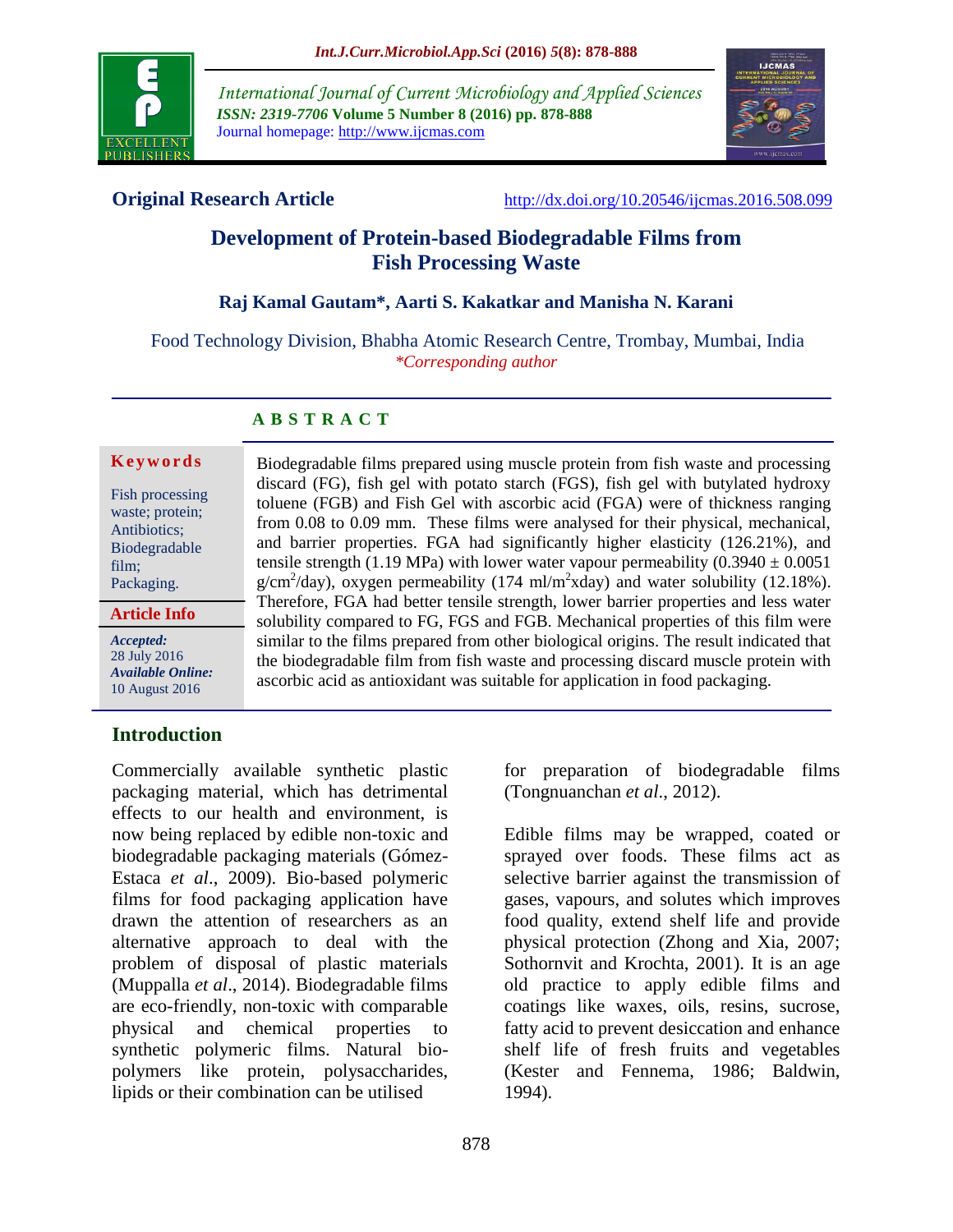Plant and animal based protein films are developed using their gel forming ability (Cuq*et al*., 1995; Venugopal, 1997; Jang *et al*., 2011; Pires *et al*., 2011; Hanani *et al*., 2013). Amongst them, fish proteins have been investigated for the development of edible and biodegradable film. These films have functional properties and ability to carry functional components like antioxidants, vitamins, flavours and colouring agents (Kester and Fennema, 1986; Krochta and De Mulder-Johnston, 1997; Appendini and Hotchkiss, 2002). The world marine capture fisheries contribute more than 50% of the total world fish production. About 70% of fish is processed before final sale, resulting in 20-30% of fish waste depending on the level of processing and type of fish (Ghaly *et al*., 2013). Processing of fish generates enormous amounts of waste, for e.g. processing of shrimp products generates almost 50% of waste, while in case of fish fillets 75% of the total fish weight accounts for fish waste. Utilization of fish waste helps to eliminate harmful environmental aspects and improve quality of fish processing. Fish processing waste can be useful in development of various important industrial and medical byproducts as well as non-toxic and biodegradable film. The utilization of fish waste helps in generation of additional revenue and also reduces disposal costs of safe waste disposal, together with providing cleaner environment (Mathew, 2014). Major demerits of biodegradable films, especially protein films, are fragility of the material, higher water solubility and reduced water vapour permeability (WVP). This has been overcome by the use of plasticizers such as glycerol and sorbitol while making the film. Flexibility of the films can be improved with the use hydrophilic plasticizers (Cuq *et al*., 1997; Yang and Paulson, 2000; Sobral *et al*., 2001; Müller *et al*., 2009).

For many years, research has been carried

out to enhance the shelf life of fresh and frozen foods by developing environmental friendly biodegradable and edible packaging films and coatings (Aristippos and Curtis, 1990). However, there are very few studies reported on fish protein based biodegradable films and coatings. Therefore aim of the present work was to develop a biodegradable film using fish processing waste and discards and to characterize their mechanical and barrier properties, comparison of changes in mechanical and barrier properties on incorporation of soluble starch and antioxidants like Butylated hydroxy toluene (BHT) and ascorbic acid during storage at ambient temperature.

# **Materials and Methods**

# **Materials**

Fish waste and processing discard was collected from local fish processing centres and fish markets. Fish meat was separated using meat bone separator.

Glycerol, glacial acetic acid and extra pure AR soluble potato starch was procured by SRL Pvt. Ltd Mumbai, India. BHT and ascorbic acid were supplied from Hi Media Laboratories Pvt. Ltd. Mumbai, India.

# **Preparation of the film**

Fish gel was prepared as method described by Kakatkar (2004) using fish meat obtained from fish waste and processing discards. Gel was homogenised with water containing 3 %  $(v/v)$  glycerol and 0.75 %  $(v/v)$  glacial acetic acid in the ratio 1:1.5 to yield protein dispersion. Starch gel (20 % w/v) was prepared using soluble potato starch extra pure AR. Starch along with water was heated in microwave to yield a viscous gel. Different types of fish gel dispersion were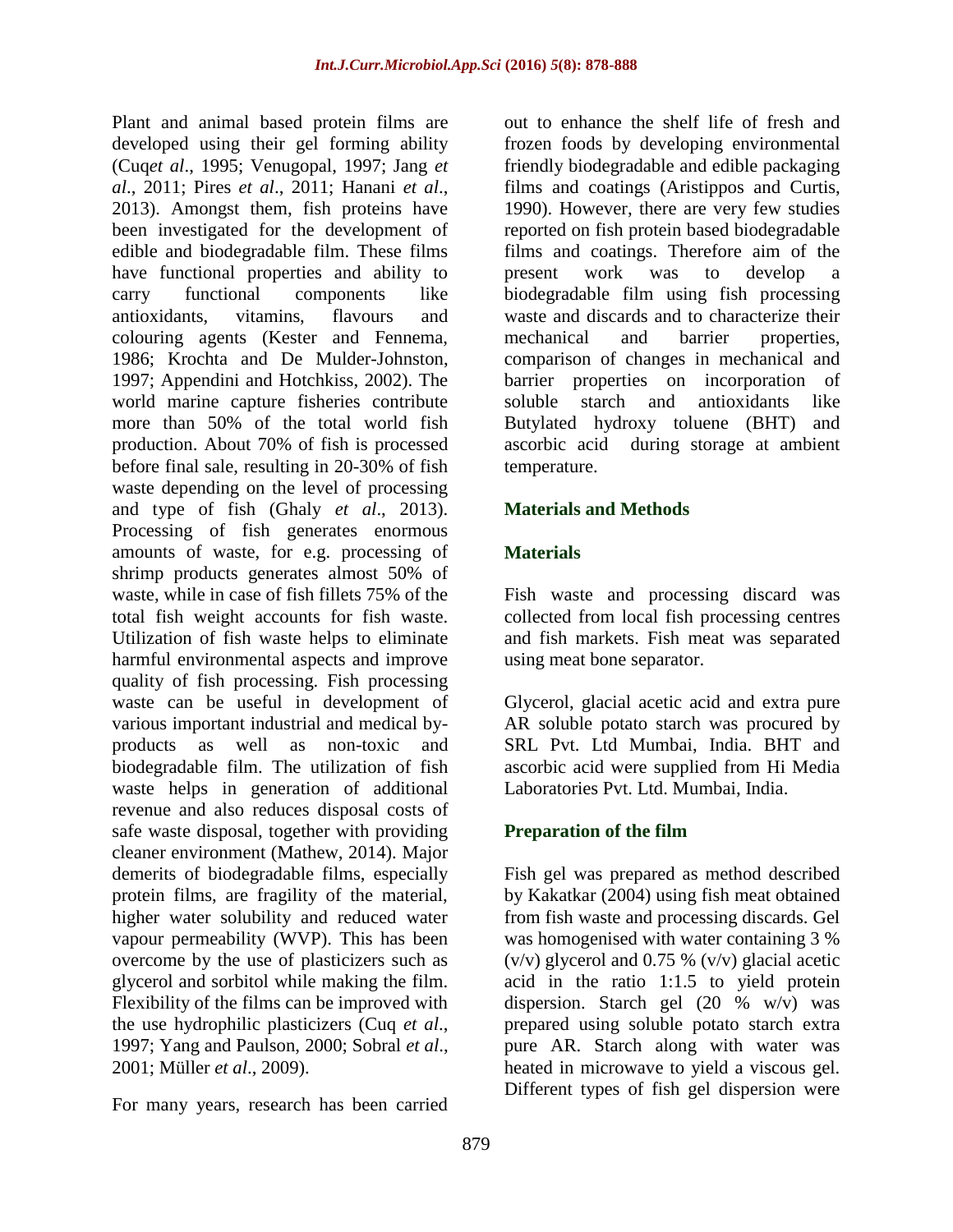prepared using various combinations and proportions of starch gel, antioxidants like BHT, ascorbic acid. Dispersion containing fish gel : starch gel in varying (100:0, 90:10, 80:20, 70:30, 60:40, 50:50, 40:60, 30:70, 20:80 and 0:100, w/w) proportion, fish gel dispersion containing BHT (0.005%) and fish gel dispersion with 0.005% ascorbic acid were prepared. Fish gel film with  $(80:20 \text{ ratio or } 20\% \text{ w/v})$  was better with respect to tensile strength and elongation at break. Increase in starch proportion resulted in film with very low elongation at break and were brittle than fish film with 20% w/v starch.

All the films were blended by using homogenizer (Polytron PT 3100, Kinematica, Switzerland) at room temperature for 3 min and degassed. Fish films were prepared by casting method as described by Rao *et al*. (2010). The films were prepared by pouring 200 ml of dispersions on Teflon plates (20x20 cm). The films were dried at 60 °C in humidity chamber (Model FX 1077, Jeiotech Co., Ltd., China) at 50% relative humidity (RH) to obtain films with uniform thickness. Film characteristics were determined after all films were preconditioned in a constant temperature humidity chamber set at 23 ˚C with 50% RH for 24 h.

# **Physical and mechanical properties**

# **Determination of film thickness**

Thickness of the films (mm) was measured with a precise digital micrometer (Mitutoyo Manufacturing Co. Ltd., Japan) to the nearest  $0.0001$ mm  $(\pm 5\%)$  at five random locations on the film. Mean thickness value for each film was calculated.

#### **Measurement of tensile strength (TS) and elongation at break (ELB)**

Tensile strength (TS) and Elongation at break (ELB) were measured according to

ASTM method D 882-00 (ASTM, 2001) using TA-HD plus texture analyser (Stable Micro Systems, Surrey, UK). The film strip of dimension 50 mm length x 15 mm width was attached between the grips of the texture analyser. Initial grip separation  $(L_1)$ and cross-head speed were set at 50 mm and 5.0 mm/s, respectively. TS of the films were expressed in MPa and calculated by dividing the maximum load (N) by cross-sectional area  $(m^2)$ . It was moved at speed of 500 mm/min and break load range adjustment of 500 N. The break load and elongation at break were measured during test. The Tensile strength at break was calculated in  $kg/cm<sup>2</sup>$  from the original cross-sectional area. The mean of 3 values was used for TS and ELB calculation.

Area of cross-section  $=$  width x thickness in cm.

Elongation at break is expressed as percentage change of the initial length between the reference lines. The mean of triplicate results is calculated for estimation of %ELB.

 $% ELB = (L_2-L_1)/L_1 \times 100$ 

**Where** 

 $L_1$  = initial length  $L_2$  = final length at the time of break

# **Barrier properties of the fish film**

Measurement of water vapour transmission rate (WVTR) and oxygen transmission rate (OTR)

Water vapour transmission rate (WVTR) of the films was measured by an automatic water vapour permeability testing machine L80-5000 (PBI Dansensor, Denmark) at  $37^{\circ}$ C and  $10/15\%$  RH. This instrument works on the principle on standard test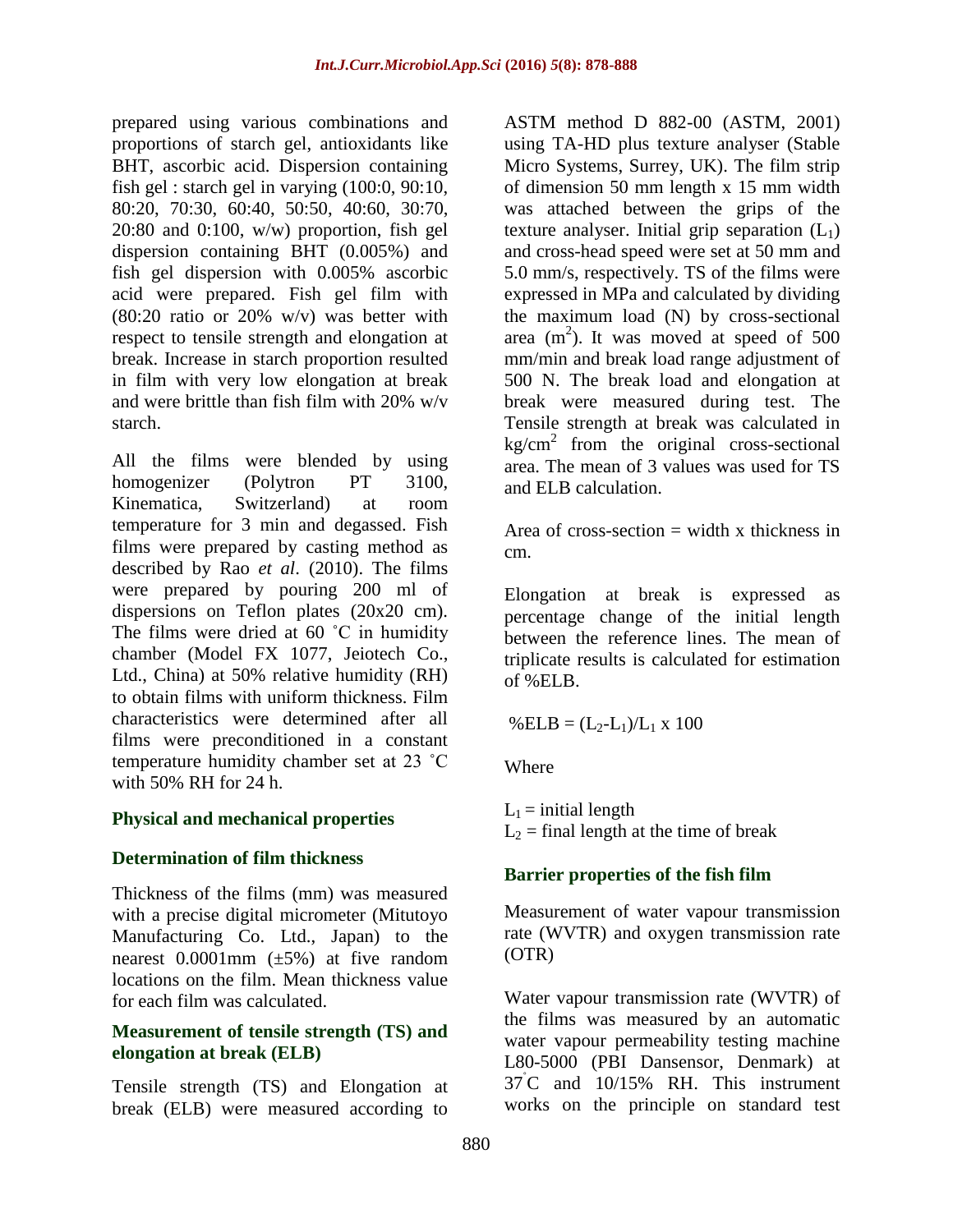methods for water vapour transmission of materials (ASTM E96/E96M-05). The measuring range of the instrument was 0.03- 10,000 g/m<sup>2</sup> /day. WVTR of films was measured using aluminium sample cards (reduction to 5% area) and oxygen transmission rate (OTR) of the film at  $23^{\circ}$ C and 0% RH was measured using automatic oxygen permeability testing machine L80 - 5000 (PBI Dansensor, Denmark). The measuring range of the instrument was 0.1- 10,000  $\text{cm}^3/\text{m}^2/\text{day}$ . OP of the films was measured by placing samples in the sample holder having an exposed area of 50 cm<sup>2</sup>.

# **Measurement of water solubility of film**

Modified method described by Bourtoom 2006 was used to measure solubility of film in water. The water solubility can be described by the amount of dry matter content solubilised after a 24h of immersion of film in water. The initial content of dry matter of films was calculated by drying to constant weight in hot air dryer at 60 ˚C. Circular pieces of film of about 2 cm radius, precisely weighed to the nearest 0.0001 g for the initial dry mass. These cut pieces of films were immersed in to 50 ml distilled water containing 0.02% w/v sodium azide to inhibit microbial growth. To calculate film solubility in water (%), the remaining amount of dry matter after one day of immersion of films in water at ambient temperature with occasional stirring was calculated.

The pieces of the films not solubilised in water, were dried to constant weight in a hot air dryer at  $104$  °C,. Mean of 6 values were used to calculate percentage solubility of each film. Difference in initial dry matter mass and final dry matter mass used to calculate total soluble matter using following equation:

% Film Solubility  $=$  (dry matter mass of film before test- dry matter mass of film after test) x 100

Dry matter mass of film before test

# **Determination of colour**

Colour of the film was measured according to method described by Pires 2011 using Minolta CM-3600d Spectrophotometer (Konica Minolta Sensing, Inc, Osaka, Japan). The whole visible spectrum (360 to 780 nm) was recorded with  $\Delta \lambda = 10$  nm and considering illuminant  $D_{65}$  and  $10^{^{\circ}}$  observer as references.

The CIELAB parameters, L<sup>\*</sup>(lightness), the chromaticness coordinates,  $a^*$  (+red to – green component), and b\* (+yellow to –blue component) were analysed by JAYPAK software (Quality Control System, Version 1.2). Means of hunter  $L^*$ ,  $a^*$ , and  $b^*$  values were determined after taking average of 3 colour value parameters across each film, and the difference in colour components during storage were analysed statistically by using one-way analysis of variance (ANOVA).

# **Storage study of the films**

Changes in mechanical, barrier and water solubility rate of films were studied for 4 months at ambient temperature to evaluate the stability of the films during storage.

# **Statistical analysis**

All experiments were carried out in triplicate and the mean values with standard deviation were reported. Significant difference between the means of variables was calculated by one-way analysis of variance  $(ANOVA)$  using OriginLab<sup>™</sup> software version 6.1 Corporation, Northampton, MA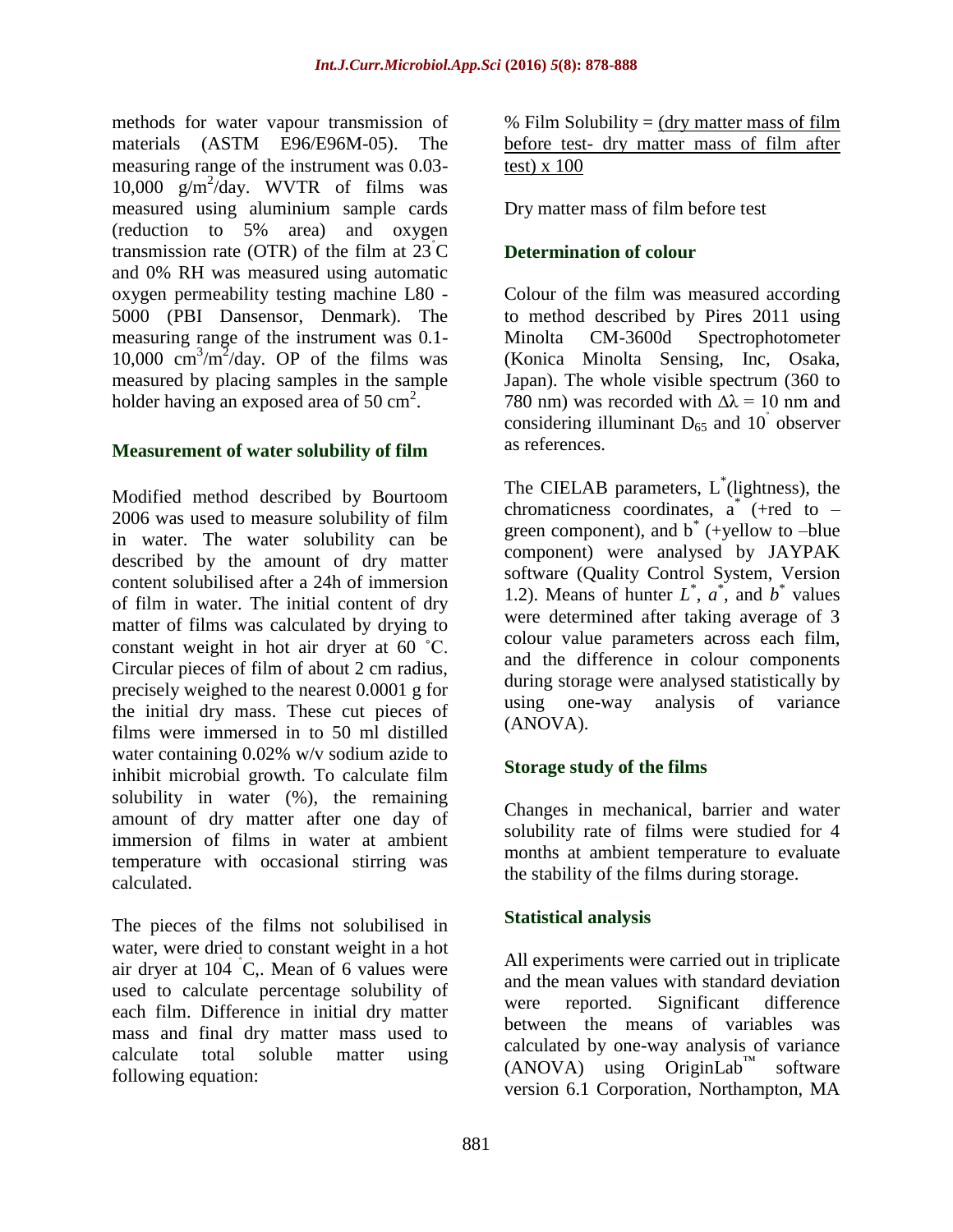01060, USA). A statistical difference at  $p <$ 0.05 was considered to be significant.

# **Results and Discussion**

# **Physical and mechanical properties**

# **Determination of film thickness**

The thickness of the FG (film with fish gel), FGS (film with fish gel and starch), FGB (film with fish gel and BHT) and FGA (film with fish gel and ascorbic acid) were  $0.08 \pm$ 0.01, 0.09  $\pm$  0.01, 0.08  $\pm$  0.01, and 0.08  $\pm$ 0.01 mm respectively. There was no significant difference in thickness amongst the films. The thickness of the films was comparable to earlier reports with average thickness of the films from fish proteins ranging from 0.08 to 0.13 mm. (Paschoalick, 2003; Kolodziejska and Piotrowska, 2007; Ninan, 2010).

# **Measurement of tensile strength (TS) and elongation at break (ELB)**

Mean TS of FG, FGS (80:20), FGB and FGA ranged from  $8.3 \pm 0.03$  to  $14.7 \pm 0.21$ MPa (Fig. 1a). Mean ELB of FG, FGS (80:20), FGB and FGA ranged 114.10  $\pm$ 0.28 to  $126.21 \pm 0.39$  (%) respectively (Fig.1b). FGA had maximum ELB (126.21%), and TS (1.19 MPa), While FGS resulted in highest TS (1.47 MPa), and ELB (108%). The mechanical properties showed that FGA films were better than FGS, FGB and FG.

There were no significant changes in physical properties of films during storage at ambient temperature over a period of 4 months. Similar edible and biodegradable packaging films based on fish myofibrillar proteins have shown TS of 17.1 MPa, ELB of 22.7%, at a thickness of 0.034 mm (Cuq *et al*., 1995). Kaewprachu and Rawdkuen (2014) showed that biodegradable films from giant catfish skin gelatine showed a higher TS (26.42 MPa) and ELB (128.25%).

A higher TS of 5.86 MPa and 123.5 % of ELB had been reported from edible films based on Alaska Pollack (Shiku *et al*., 2004). Variation in the data could be due to compositional differences and the procedure employed for film preparation. A fish film, which is to be used as packaging material, should have higher tensile strength along with high elongation at break point. Films prepared exclusively by starch were more fragile and with inferior elongation properties (Tapia-Blacido *et al*., 2005). FGA films showed better mechanical properties with higher tensile strength and elasticity than other films over a period of 4 months.

# **Barrier properties of the film**

#### **Measurement of water vapour transmission rate (WVTR) and oxygen transmission rate (OTR)**

Barrier properties of a polymer are crucial to product-package shelf-life. The specific barrier requirement of a package system depends upon the food characteristics and the intended end-use applications (Siracusa, 2012). WVTR of the films were comparable and it ranged from  $0.3862 \pm 0.0049$  to  $0.4020 \pm 0.0036$  g/cm<sup>2</sup>/day (Fig.1c) with no significance variation in means. The WVTR of films remained unaffected during storage for 4 month at room temperature. WVTR of fish films were comparable and found to be lower than other similar films like gelatinstarch film  $(1.08 \pm 0.01 \text{ g/cm}^2/\text{day})$ , albumin-starch film  $(0.938 \pm 0.01)$  $g/cm^2$ /day), casein-starch film  $(0.892 \pm 0.01)$ g/cm<sup>2</sup> /day) as reported by Jagannath *et al*., (2003) and surimi based edible film (1.69  $\pm$ 0.06  $\text{gm}^{-1}\text{s}^{-1}\text{Pa}^{-1}$ ) as described by Shiku *et al*., (2004). Films have shown varying degree of oxygen permeability, with FG resulting as impermeable of oxygen, while FGA and FGB were oxygen permeable in order of 169.4  $\pm$  4.7 ml/m<sup>2</sup>xday, and 973  $\pm$ 3.5 ml/m<sup>2</sup> x day respectively (Fig.1d).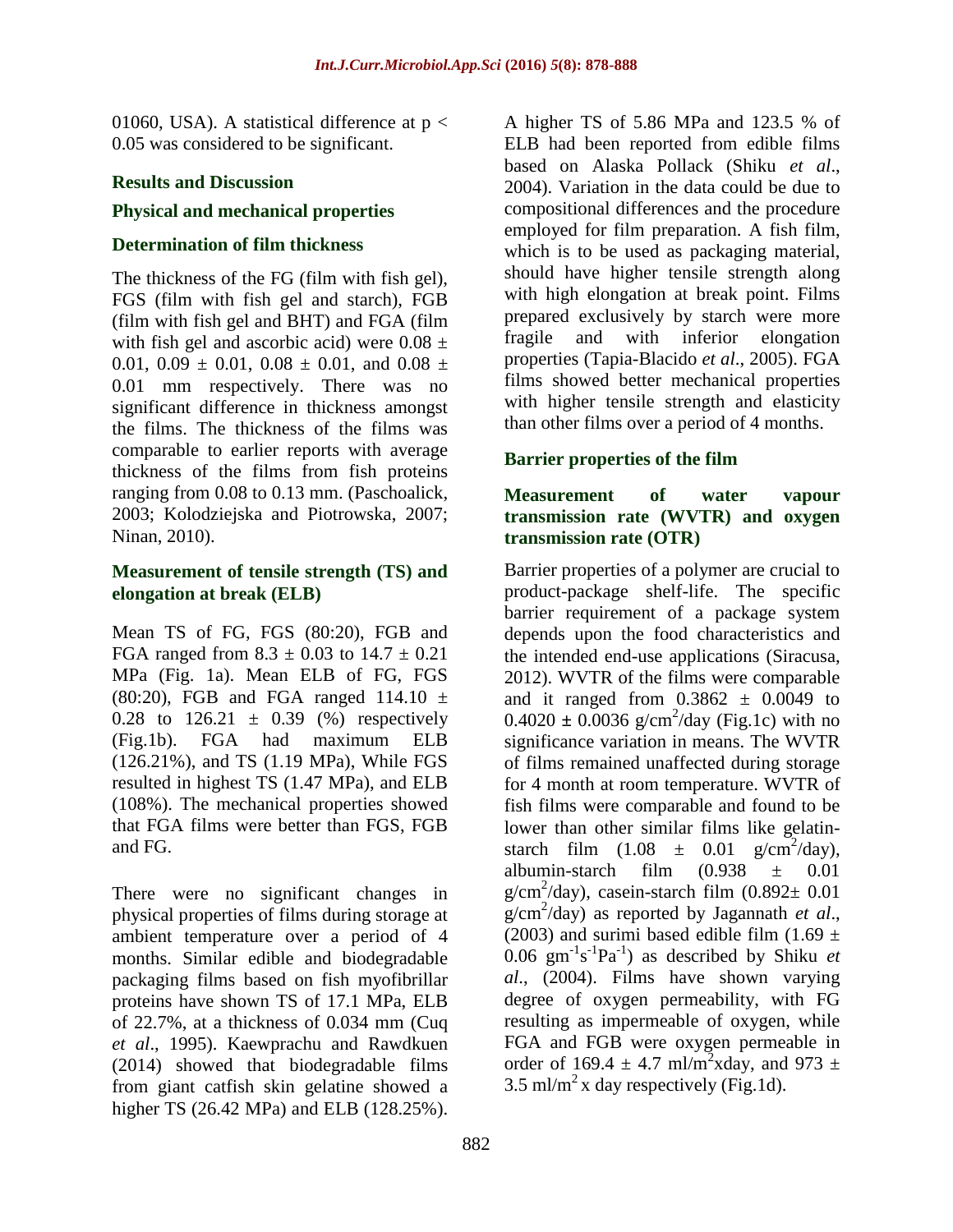*Int.J.Curr.Microbiol.App.Sci* **(2016)** *5***(8): 878-888**



**Fig.1** Physical and barrier properties of the films-Tensile strength (a), elongation at break (b), water vapor transmission rate(c), oxygen transmission rate (d) and water solubility rate (e) of the films. The results shown are mean  $\pm$  SD of three independent experiments.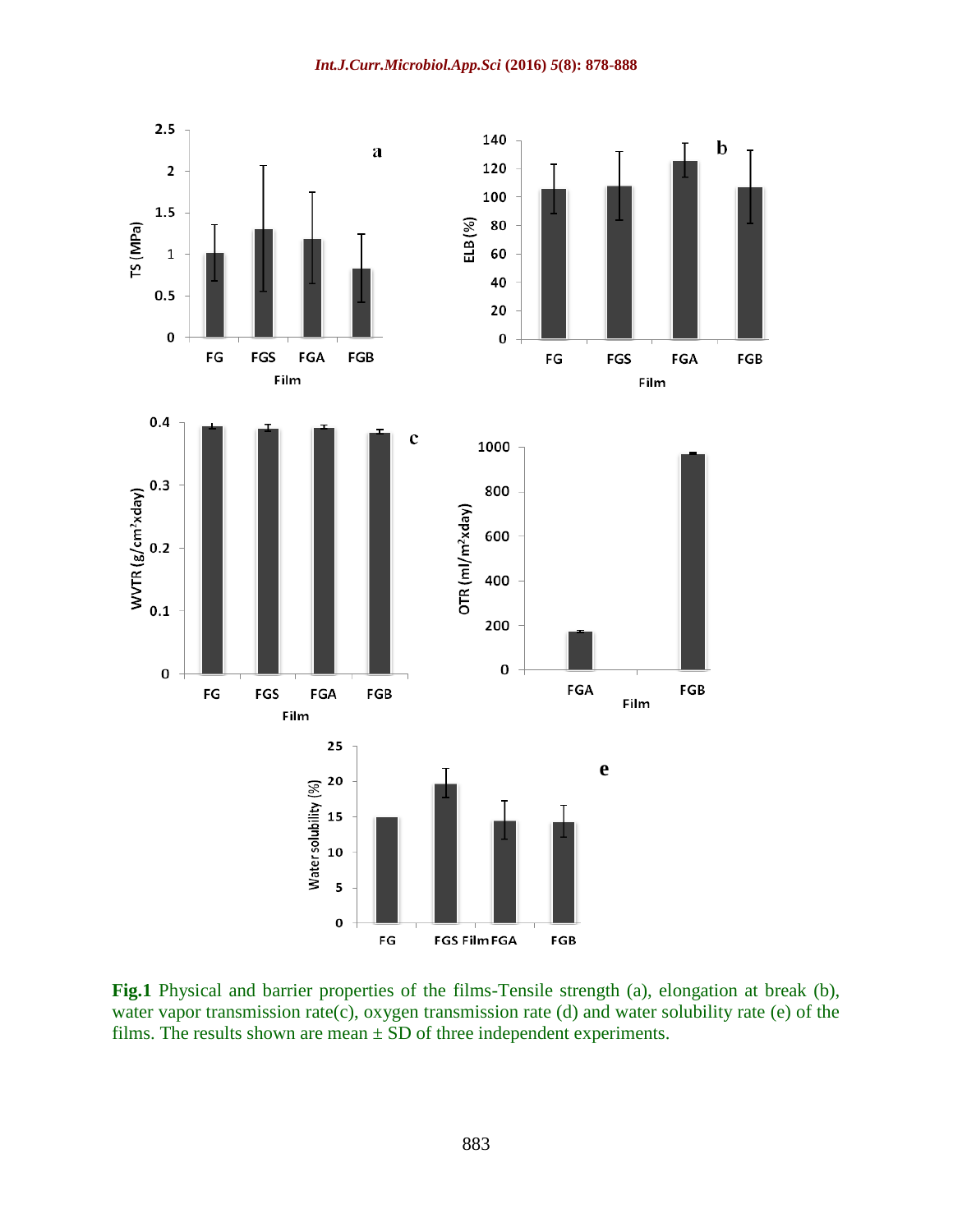

**Fig.2** Changes in  $(L^*$  values) of the films during storage period. The results shown are mean  $\pm$ SD of three independent experiments.





**Fig.3** Changes in  $a^*$  values of the films during storage period. The results shown are mean  $\pm$  SD of three independent experiments.

 $a^*$  values - chromaticness co-ordinates, which ranged from red(+) to green (-)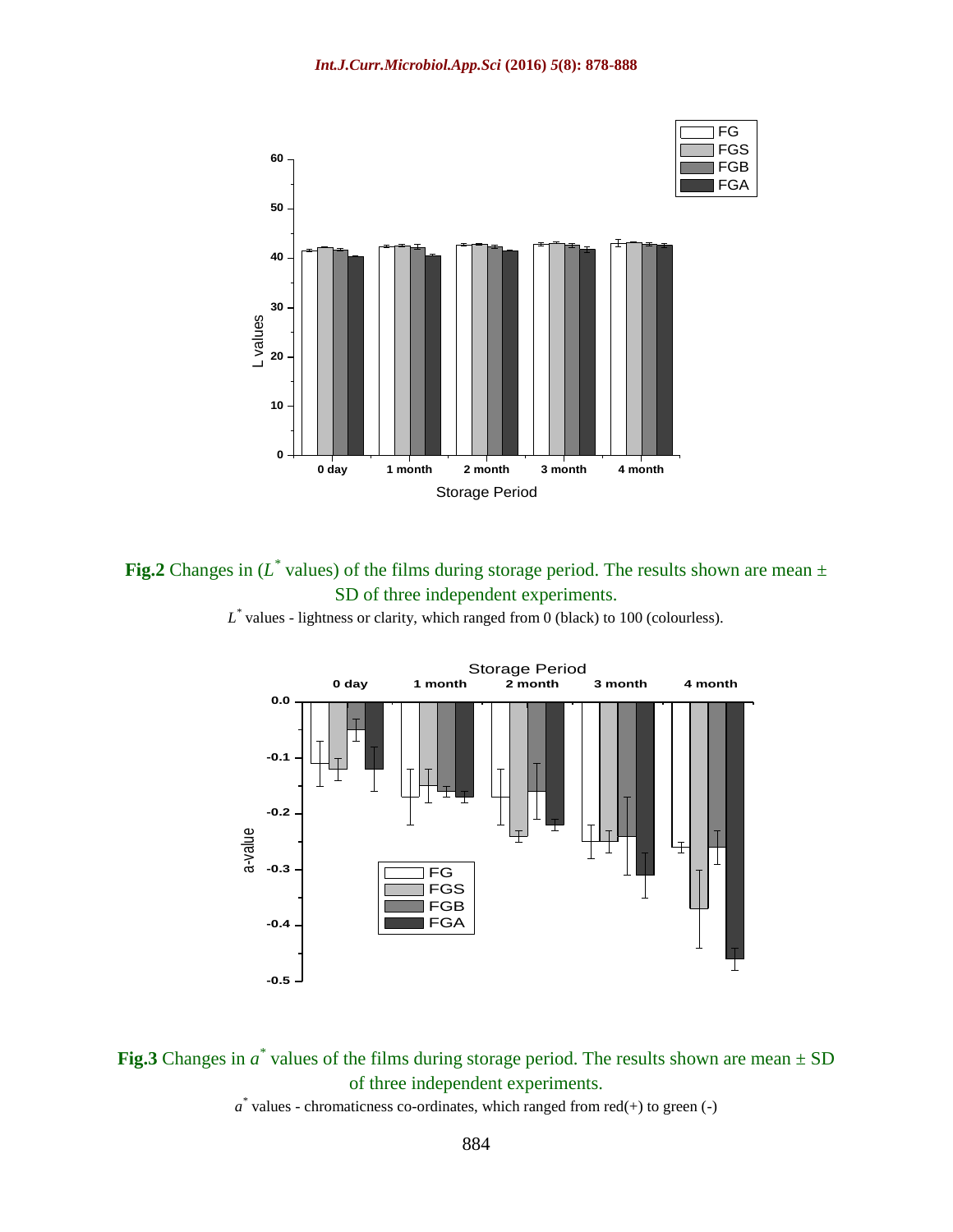

**Fig.4** Changes in  $b^*$  values of the films during storage period. The results shown are mean  $\pm$  SD of three independent experiments.



 $b^*$  values - chromaticness co-ordinates, which ranged from yellow  $(+)$  to blue  $(-)$ .

**Fig.5** Changes in Tensile strength [TS (MPa)], Elongation at break [ELB (%)], Water vapor transmission rate [WVTR ( $g/cm^2$ xday)], Oxygen transmission rate [OTR (ml/m<sup>2</sup>xday)] and Water solubility rate [WSR  $(\%)$ ] of the films during 4 month of storage period. The results shown are mean  $\pm$  SD of three independent experiments.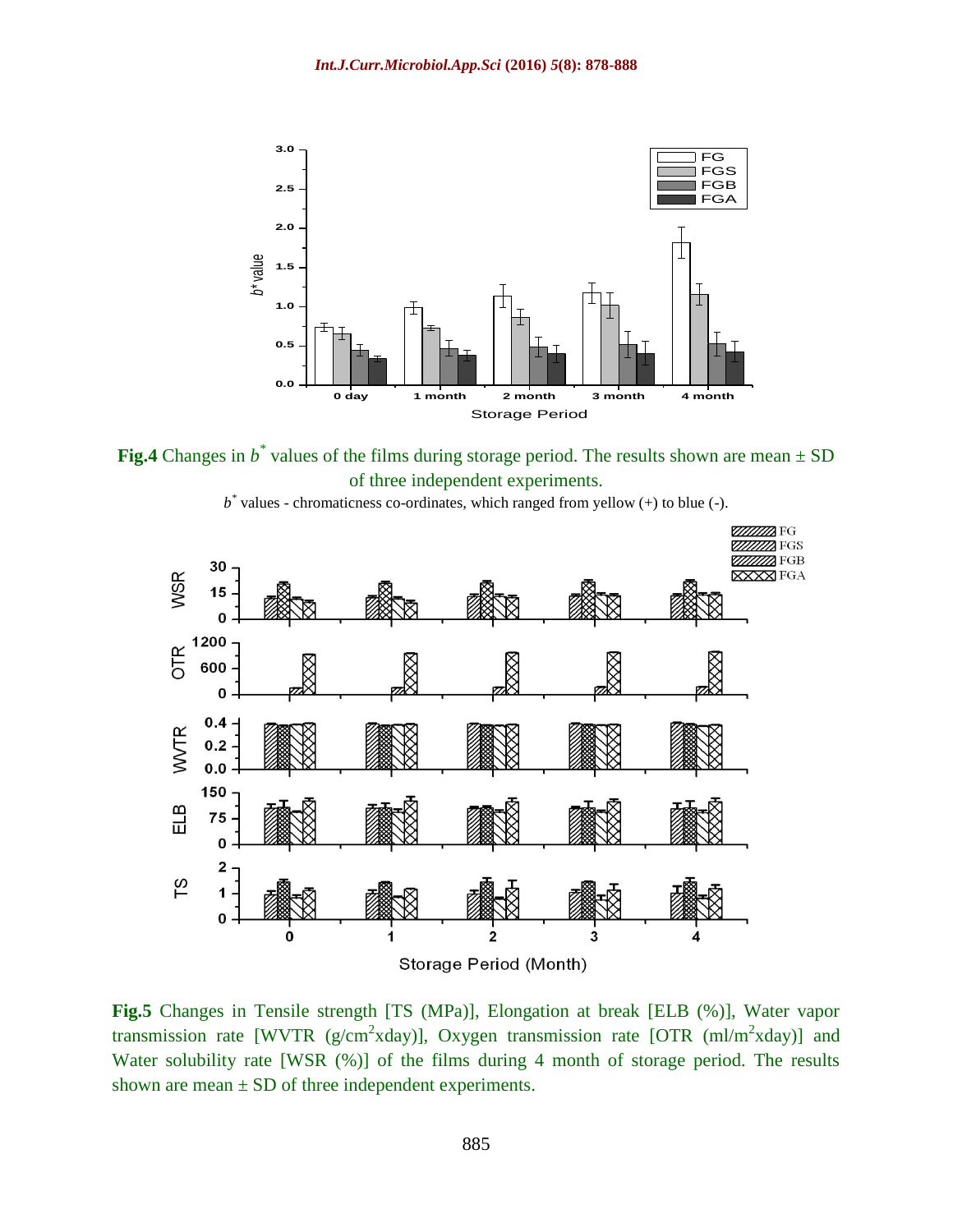Oxygen permeability of FGS film could not be measured as it became brittle and tore off while measurement. Fish films showed higher rate of oxygen transmission and compared with other reported films like, Cellulose acetate phthalate film (CAP film) and Gluten film, which showed lower oxygen permeability of  $22.21 \pm 1.23$  % ml/m<sup>2</sup>xday and  $41.02 \pm 0.86$  % ml/m<sup>2</sup>xday respectively (Falchouri *et al*., 2004). Improving oxygen barrier performance of a film helps as oxygen promotes degradation of food by oxidation and thus affects organoleptic properties of food (Siracusa, 2012).

# **Measurement of water solubility**

Water solubility of FG, FGA and FGB was  $13.25 \pm 0.69$  %,  $12.18 \pm 2.14$  %, and  $13.28$  $\pm$  1.20 % respectively, while FGS was more water soluble with  $21.48 \pm 0.52$  % solubility (Fig.1e). Cellulose acetate phthalate film (CAP film) and gluten film have100 % and  $22.7 \pm 4.10$  % water solubility (Falchouri *et*) *al*., 2004).

# **Determination of colour**

Changes in colour components for samples analyzed during storage at ambient temperature. *L \** values (lightness) of the samples did not change significantly  $(P \leq$ 0.05) during storage over a period of 4 months (Fig. 2). There was a slight reduction in  $a^*$  values towards greenness without any significant change  $(P < 0.05)$ (Fig. 3).

However, there was significant difference in *b \** values of the FG and FGS films. Whereas, *b \** values of the FGB and FGA films changed insignificantly ( $P < 0.05$ ) (Fig. 4). Films had shown a slight yellowish discoloration, which may be due to nonenzymatic browning reactions between protein components.

## **Storage study of the films**

Results showed that films were not significantly different for different physical and barrier parameters  $(P < 0.05)$  after 4 months of storage study at ambient temperature (Fig. 5).

In conclusion, combination of fish protein, starch and antioxidants lead to successful development of clear, flexible biodegradable films. The film with combination of ascorbic acid and fish gel (FGA) showed a better tensile strength along with higher elongation at break point as compared to FG, FGS and FGB. Thus inclusion of ascorbic acid as antioxidant has provided better proteinbased biodegradable packaging film. The study shows effective use of fish protein for preparation of environmental friendly biodegradable films, which can be used in food packaging industry. Functional properties of these biodegradable films can be improved by incorporating natural antimicrobials and antioxidants.

# **Acknowledgements**

I thank Mrs. Vaishali V. Mahale of Food Microbiology and Seafood Technology Section, Bhabha Atomic Research Centre, Mumbai for providing technical support during entire process of research work.

# **References**

- Appendini, P., Hotchkiss, J.H. 2002. Review of antimicrobial food packaging. *Innovative Food Sci. Emerg. Technol.,* 3: 113-126.
- Aristippos, G., Curtis, L.W. 1990. Edible Films and Coatings from Wheat and Corn proteins. *Food Technol.,* 44(10): 63-69.
- ASTM D 882-00. 2001. Standard test method for tensile properties of thin plastic sheeting. Annual book of ASTM standards. Philadelphia PA: American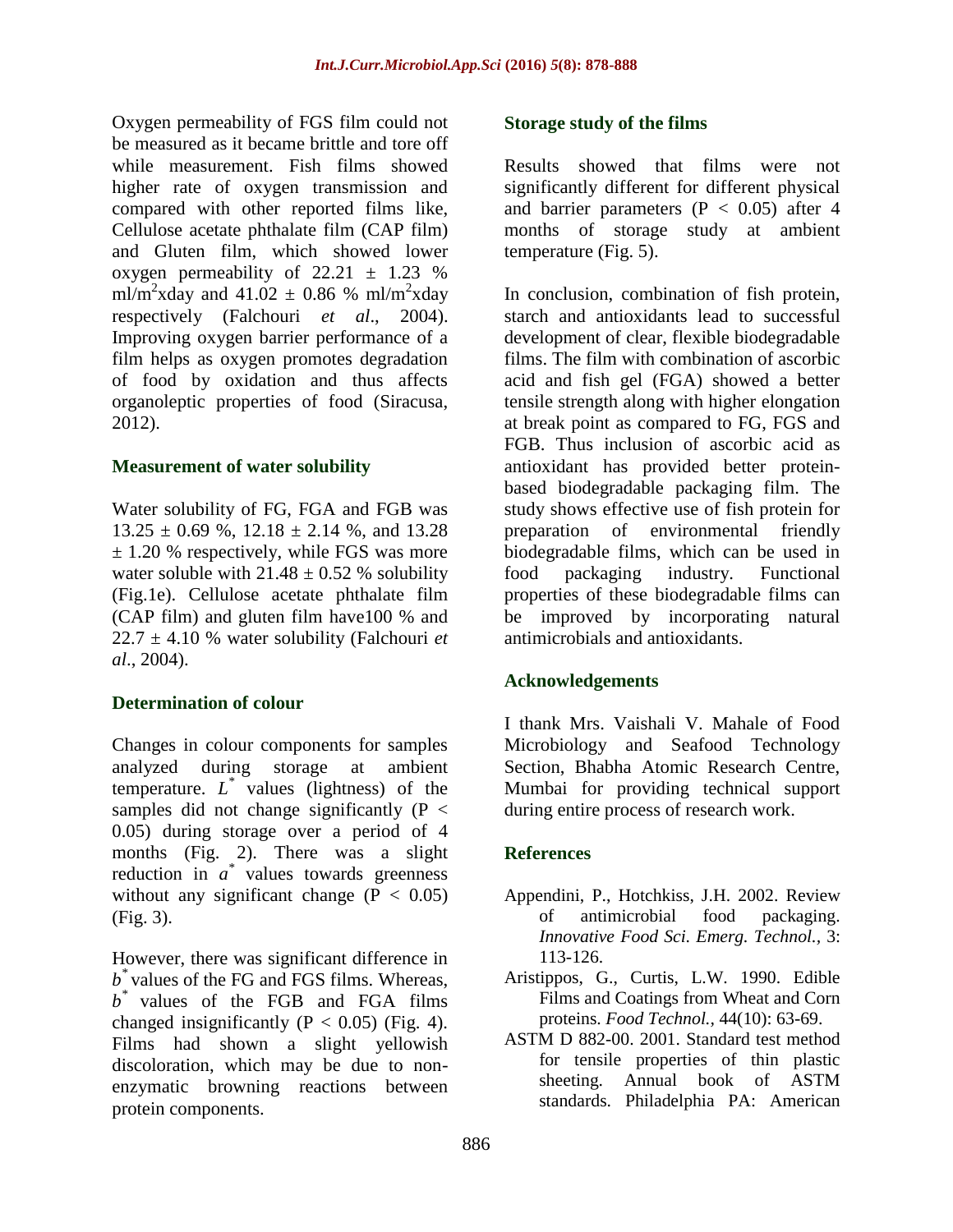Society for Testing and Materials.

- ASTM E 96-95. 2005. Standard test methods for Water Vapor Transmission of Materials. Annual book of ASTM standards. Philadelphia PA: American Society for Testing and Materials.
- Baldwin, E.A. 1994. Edible coatings for fresh fruits and vegetables: past, present, and future. In: Edible Coatings and Films to Improve Food Quality (Eds.) J.M. Krochta, E. A. Baldwin, M.O. Nisperos-Carriedo, Lancaster: Technomic publishing Co Inc. Pp. 25-64.
- Bourtoom, T., Chinnan, M.S., Jantawat, P., and Sanguandekul R. 2006. Effect of selected parameters on the properties of edible film from water-soluble fish proteins in surimi wash-water. LWT-*Food Sci. Technol.,* 39, 406–19.
- Cuq, B., Gontard, N., Cuq, J.L., and Guilbert, S. 1995. Edible packaging films based on fish myofibrillar proteins: Formulation and functional properties. *J. Food Sci.,* 60, 1369-74.
- Cuq, B., Gontard, N., Cuq, J.L., and Guilbert, S. 1997. Selected functional properties of fish myofibrillar protein-based films as affected by hydrophilic plasticizers. *J. Agric. Food Chem.*, 45, 622-26.
- Falchouri, F.M., Tanada-Palmu, P.S., and Grosso, C.R.F. 2004. Characterization of composite biofilms of wheat-gluten and cellulose acetate phthalate. *Braz. J Chem. Eng.,* 21(2): 261-64.
- Ghaly, A.E., Ramakrishnan, V. V., Brooks, M. S., and Dave, D. 2013. Fish processing wastes as potential source of proteins, amino acids and oils: a critical review. *J. Microb. Biochem. Technol.,* 5, 107-129.
- Gómez- Estaca, J., Montero, P., Fernández-Martín, F., Almán, A., and Gómez-Guillén, M.C. 2009. Physical and chemical properties of oat starch films. *Mat. Sci. Eng. C- Materials for Biological Applications,* 29, 532-8.
- Hanani, Z.A.N., Beatty, E., Ross, Y.H., Morris, M.A., and Kerry, J.P. 2013. Development and characterization of biodegradable composite films based on

gelatine derived from beef, pork and fish sources. *Foods,* 2: 1-17; doi:10.3390/foods2010001

- Jagannath, J.H., Nanjappa, C., Das Gupta, D.K., & Bawa, A.S. 2003. Mechanical and barrier properties of edible starchprotein based films. *J. Appl. Polym. Sci.,* 88(1): 64-71.
- Jang, S.A., Lim, G.O., and Song, K.B. 2011. Preparation and mechanical properties of edible rapeseed protein films. *J. Food Sci.,* 76, C218-23.
- Kaewprachu, P., and Rawdkuen, S. 2014. Mechanical and physico-chemical properties of biodegradable protein-based films: A comparative study. *Food Appl. Biosci. J.*, 2(1): 15-30.
- Kolodziejska, I., and Piotrowska, B. 2007. The water vapour permeability, mechanical properties and solubility of fish gelatinchitosan films modified with transglutaminase or 1-ethyl-3- (3 dimethylaminopropyl) carbodiimide (EDC) and plasticized with glycerol. *Food Chem.,* 103, 295-300.
- Kakatkar, A., Sherekar, S. V., and Venugopal, V. 2004. Fish Protein dispersion as a coating to prevent quality loss in processed fishery products. *Fish Technol.*, 41, 29-36.
- Kester, J.J., and Fennema, O. R. 1986. Edible films & coatings: a review. *Food Technol.*, 41(12), 47-59.
- Krochta, J.M., and De Mulder-Johnston, C. 1997. Edible and biodegradable polymer films: challenges and opportunities. *Food Technol.,* 51(2): 61-74.
- Müller, C.M.O., Laurindo, J.B., and Yamashita, F. 2009. Effect of cellulose fibers addition on the mechanical properties and water vapour barrier of starch-based films. *Food Hydrocolloid,* 23, 1328-33.
- Ninan, G., Joseph, J., and Abubacker, Z. 2010. Physical, mechanical, and barrier properties of carp and mammalian skin gelatine films. *J. Food Sci.,* 75(9): E620- E626.

Paschoalick, T.M., Garcia, F.T., Sobral, P.J.